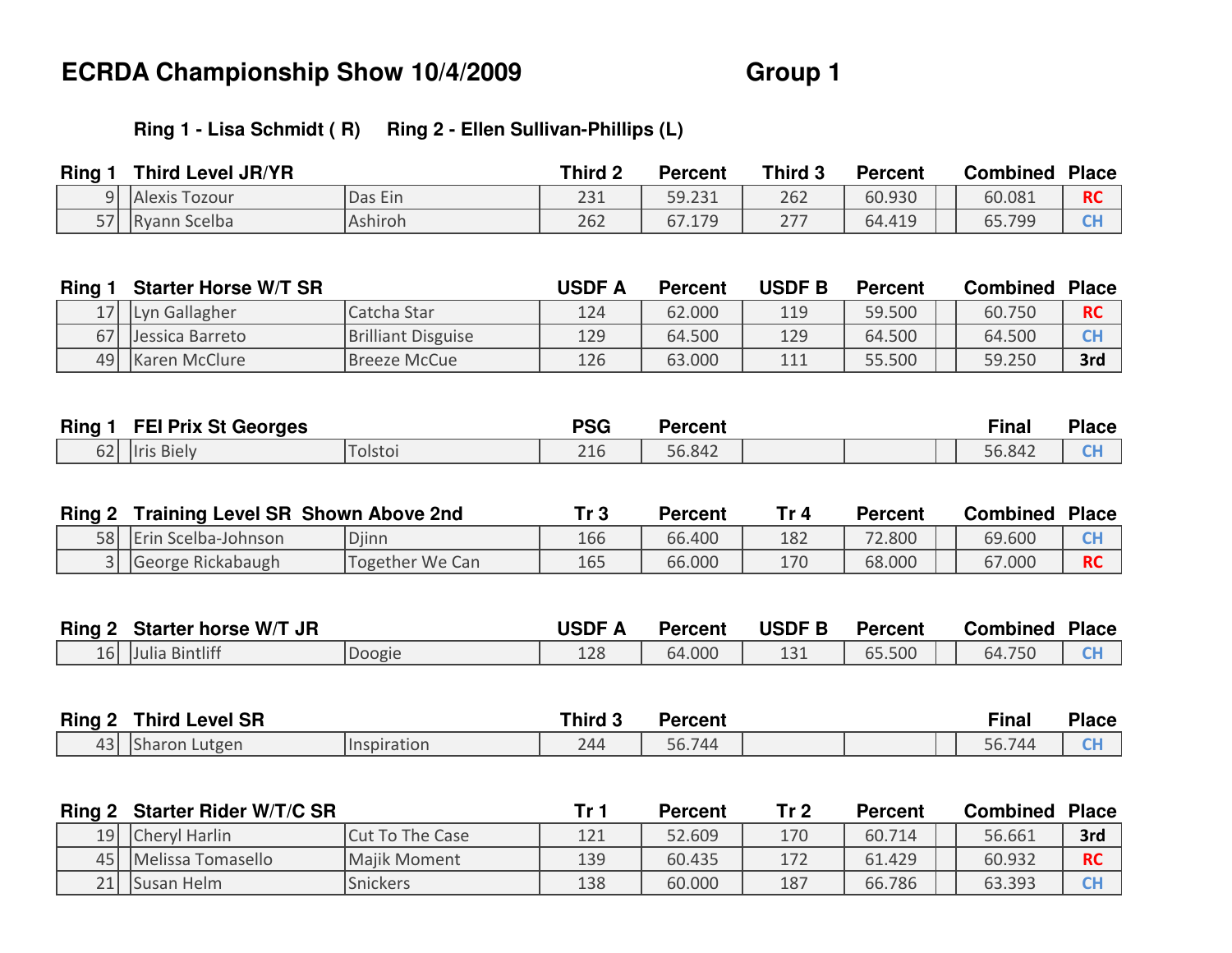### **Ring 1 - Lisa Schmidt ( R) Ring 2 - Ellen Sullivan-Phillips**

| Ring 1 | <b>Training Level SR</b> |                    | Tr <sub>3</sub> | <b>Percent</b> | Tr $4$ | <b>Percent</b> | <b>Combined</b> | <b>Place</b> |
|--------|--------------------------|--------------------|-----------------|----------------|--------|----------------|-----------------|--------------|
| 50     | Kathy Mastragostino      | Deco Eva           | 147             | 58.800         | 146    | 58.400         | 58.600          | 6th          |
| 26     | Laurie Miller            | <b>EZ Trade</b>    | 155             | 62.000         | 165    | 66.000         | 64.000          | <b>RC</b>    |
| 52     | Melanie Smith            | Serendyn           | 151             | 60.400         | 159    | 63.600         | 62.000          | 3rd          |
| 32     | Karen Van Ness           | Bonanza            | 138             | 55.200         | 150    | 60.000         | 57.600          | 7th          |
|        | 6 Jennifer Rusinko       | Bonjour            | 179             | 71.600         | 186    | 74.400         | 73.000          | <b>CH</b>    |
| 41     | Lori Kelly               | <b>River Dance</b> | 150             | 60.000         | 153    | 61.200         | 60.600          | 4th          |
| 44     | Kristen Pagliaro         | Atma               | 138             | 58.400         | 148    | 59.200         | 58.800          | 5th          |

|      | Ring 2 Starter Rider W/T/C JR |                             | Tr 1 | <b>Percent</b> | Tr <sub>2</sub> | <b>Percent</b> | <b>Combined</b> | <b>Place</b> |
|------|-------------------------------|-----------------------------|------|----------------|-----------------|----------------|-----------------|--------------|
|      | 33 Marisa Bush                | Tucker                      | 151  | 65.652         | 188             | 67.143         | 66.398          | <b>CH</b>    |
|      | 48   Erin Luaces              | Captain Crunch              | 148  | 64.348         | 172             | 61.429         | 62.888          | <b>RC</b>    |
| 54 l | Rebecca Harlin                | <b>Ticket To Conclusion</b> | 135  | 58.696         | 172             | 61.429         | 60.062          | 3rd          |
|      |                               |                             |      |                |                 |                |                 |              |

| Ring 2 | <b>Starter Rider W/T SR</b> |        | <b>JSDF</b> / | <b>Percent</b> | <b>USDF B</b> | Percent | Combined | <b>Place</b> |
|--------|-----------------------------|--------|---------------|----------------|---------------|---------|----------|--------------|
|        | 8   Carolyn Montgomery      | Tenoru | ᅩᄼᅩ           | 60.500         | 123           | 61.500  | 61.000   | <b>RC</b>    |
|        | 5 Debbie Pharo              | lAvery | ᅩᄼᅩ           | 60.500         | 127           | 63.500  | 62.000   | eт           |

| <b>Ring 2 First Level JR Shown Above 2nd Level</b> |             | First 3 | Percent | First 4 | Percent | Combined | <b>Place</b> |
|----------------------------------------------------|-------------|---------|---------|---------|---------|----------|--------------|
| 11 Alexis Tozour                                   | Don't Blink | ے دے    | 66.286  | 266     | 70.000  | 68.143   |              |

| <b>Ring</b><br><b>Second Level SR Shown Above 2nd</b> |               | Second 4 | Percent |  | Final  | <b>Place</b> |
|-------------------------------------------------------|---------------|----------|---------|--|--------|--------------|
| <b>Ilris Bielv</b><br>bΤ                              | Randolf Scott | 290      | 69.048  |  | 69.048 | $\sim$       |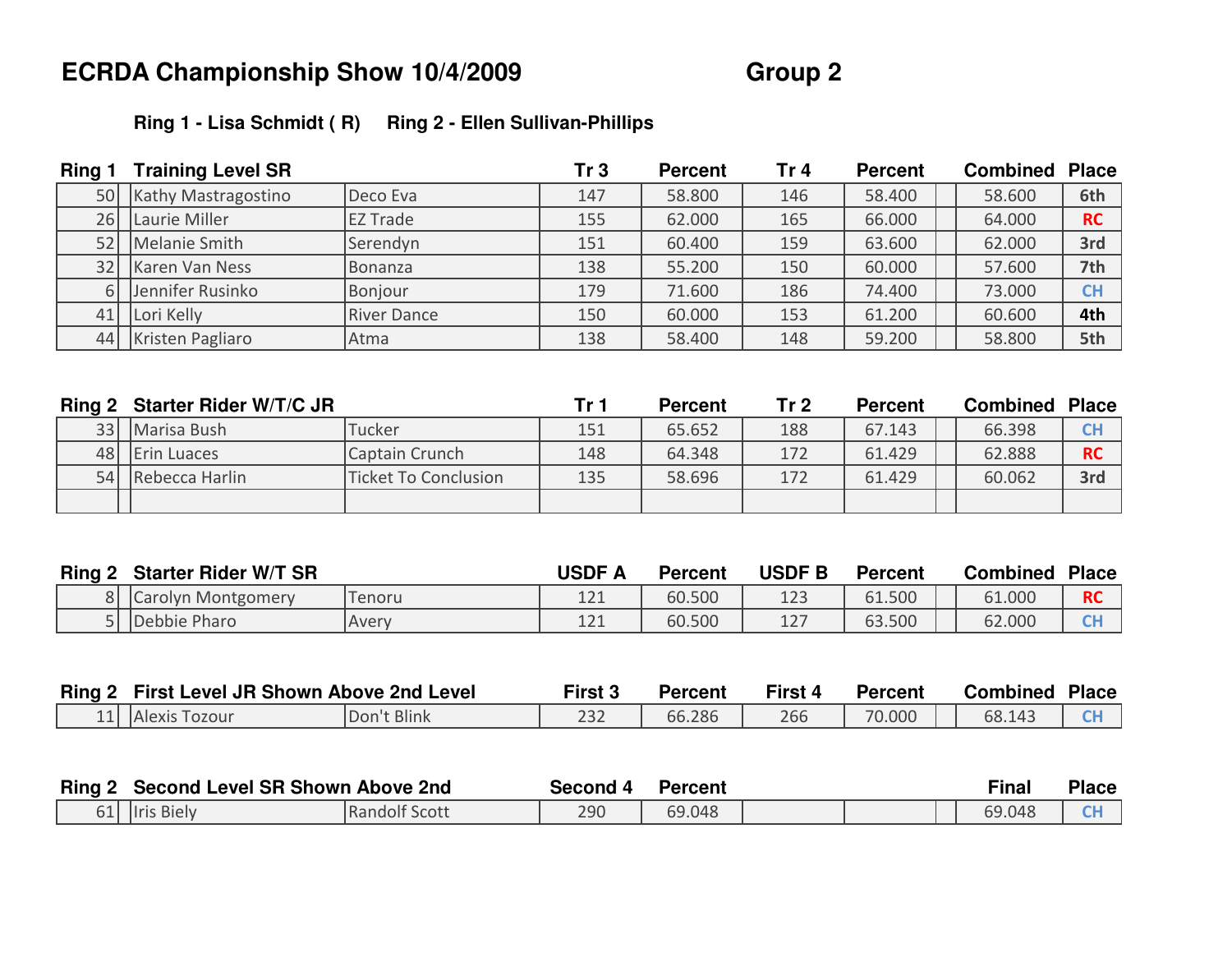### **Ring 1 - Lisa Schmidt ( R) Ring 2 - Ellen Sullivan-Phillips**

| Ring 2 | <b>Starter Horse W/T/C SR</b> |                    | <u>т. .</u> | <b>Percent</b> | Tr <sub>2</sub> | <b>Percent</b> | <b>Combined</b> | <b>Place</b> |
|--------|-------------------------------|--------------------|-------------|----------------|-----------------|----------------|-----------------|--------------|
| 10     | Uennifer Rusinko              | Tenoru             | 152         | 66.087         | 196             | 70.000         | 68.043          | $\sim$<br>◡┎ |
| 121    | <b>Iris Biely</b>             | <b>Good Knight</b> | 146         | 63.478         | 179             | 63.929         | 63.703          | <b>RC</b>    |

| Ring 2 | <b>Training Level Musical Freestyle</b> |             | Tr MFS | Percent |  | Final  | <b>Place</b> |
|--------|-----------------------------------------|-------------|--------|---------|--|--------|--------------|
|        | 44   Kristen Pagliaro                   | Atma        | 136    | 56.667  |  | 56.667 | <b>RC</b>    |
| 18     | Emily Ingram                            | Photo Image | 148    | 61.667  |  | 61.667 | <b>CH</b>    |
|        |                                         |             |        |         |  |        |              |

| Ring 2 | <b>First Level Musical Freestyle</b> |                      | <b>'st MFS</b> | Percent |  | Final  | <b>Place</b> |
|--------|--------------------------------------|----------------------|----------------|---------|--|--------|--------------|
|        | 68   Leslie Savage                   | <b>Sweet Emotion</b> | 149            | 62.083  |  | 62.083 | $\sim$       |

| <b>Ring</b> | <b>Training Level JR/YR</b> |                    | Tr 3 | <b>Percent</b> | Tr 4 | <b>Percent</b> | <b>Combined</b> | <b>Place</b> |
|-------------|-----------------------------|--------------------|------|----------------|------|----------------|-----------------|--------------|
|             | 46 Jessica Sagui            | <b>The Toolman</b> | 158  | 63.200         | 158  | 63.200         | 63.200          | $\sim$       |
|             | Ashley Rickabaugh           | Photo Image        | 152  | 60.800         | 164  | 65.600         | 63.200          | $\sim$       |

| <b>Ring</b> | <b>FEI Grand Prix SR</b> |                  | ≏D  | Percent                 |  | Final                   | <b>Place</b> |
|-------------|--------------------------|------------------|-----|-------------------------|--|-------------------------|--------------|
| $\sim$ $-1$ | <b>Samantha Hodgson</b>  | Moon Zela<br>Bev | 292 | 120<br>$\sim$<br>02.IZO |  | $\sim$<br>12C<br>02.IZ0 | $\sim$       |

| Ring 1 | <b>Starter Rider W/T JR/YR</b> |                   | <b>USDF A</b> | <b>Percent</b> | <b>USDF B</b> | <b>Percent</b> | <b>Combined</b> | <b>Place</b> |
|--------|--------------------------------|-------------------|---------------|----------------|---------------|----------------|-----------------|--------------|
|        | 22 Jennifer Dubin              | MM Macho          | 120           | 60.000         | 123           | 61.500         | 60.750          | 5th          |
|        | 60 Ashley Huesken              | Chief             | 130           | 65.000         | 124           | 62.000         | 63.500          | 3rd          |
|        | 30 Victoria Botterbrodt        | On The Waterfront | 128           | 64.000         | 130           | 65.000         | 64.500          | <b>RC</b>    |
|        | 39 Morgan Lubner               | Willie            | 128           | 64.000         | 135           | 67.500         | 65.750          | <b>CH</b>    |
| 53     | Rebecca Harlin                 | Brown Sugar       | 128           | 64.000         | 122           | 61.000         | 62.500          | 4th          |
|        | 23 Jennifer Dubin              | MM So Sweet       | 119           | 59.500         | 122           | 61.000         | 60.250          | 6th          |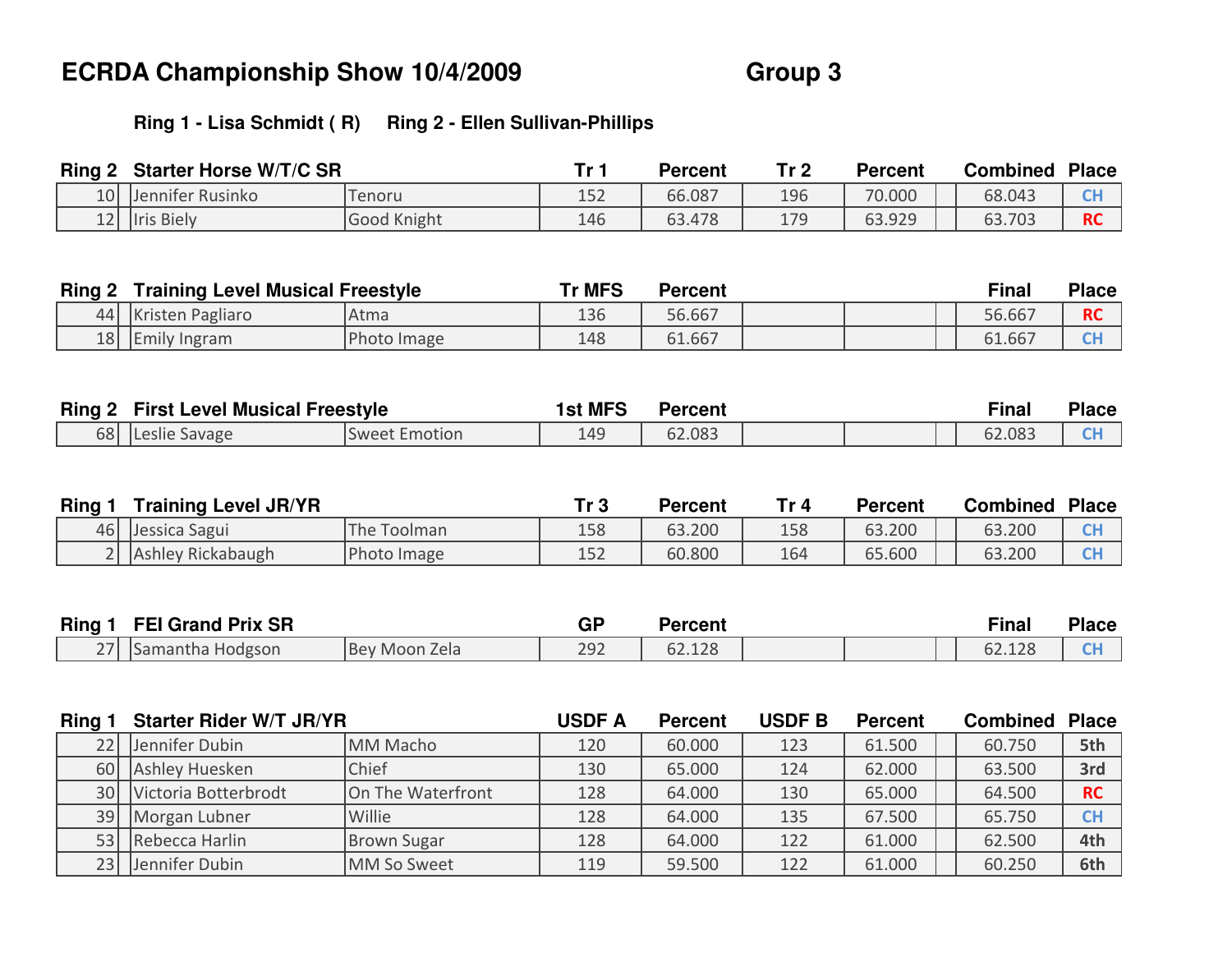d | 206 | 58.857 | 223 | 58.684 || 58.771 |**RC** 

### **Ring 1 - Lisa Schmidt ( R) Ring 2 - Ellen Sullivan-Phillips**

| <b>Ring 2</b> | <b>Lead Line Walk</b>             |                           | <b>LL Walk</b> | <b>Percent</b> |         |                | <b>Final</b>    | <b>Place</b> |
|---------------|-----------------------------------|---------------------------|----------------|----------------|---------|----------------|-----------------|--------------|
| 25            | Maddie Bickel                     | Chief                     | 118            | 73.750         |         |                | 73.750          | CH           |
|               |                                   |                           |                |                |         |                |                 |              |
|               | <b>Ring 2 Lead Line Walk Trot</b> |                           | LL W/T         | <b>Percent</b> |         |                | <b>Final</b>    | <b>Place</b> |
| 24            | Caroline Bickel                   | Chief                     | 125            | 73.529         |         |                | 73.529          | <b>CH</b>    |
|               | Ring 2 First Level JR/YR          |                           | First 3        | <b>Percent</b> | First 4 | <b>Percent</b> | <b>Combined</b> | <b>Place</b> |
| 59            | Sara Bagala                       | <b>Bell's Classic Ace</b> | 208            | 59.429         | 230     | 60.526         | 59.977          | <b>CH</b>    |
|               |                                   |                           |                |                |         |                |                 |              |
| Ring 1        | <b>First Level SR</b>             |                           | First 3        | <b>Percent</b> | First 4 | <b>Percent</b> | <b>Combined</b> | <b>Place</b> |
| 42            | Shelley Holbrook                  | <b>Better Than Gold</b>   | 214            | 61.143         | 228     | 60.000         | 60.571          | <b>CH</b>    |